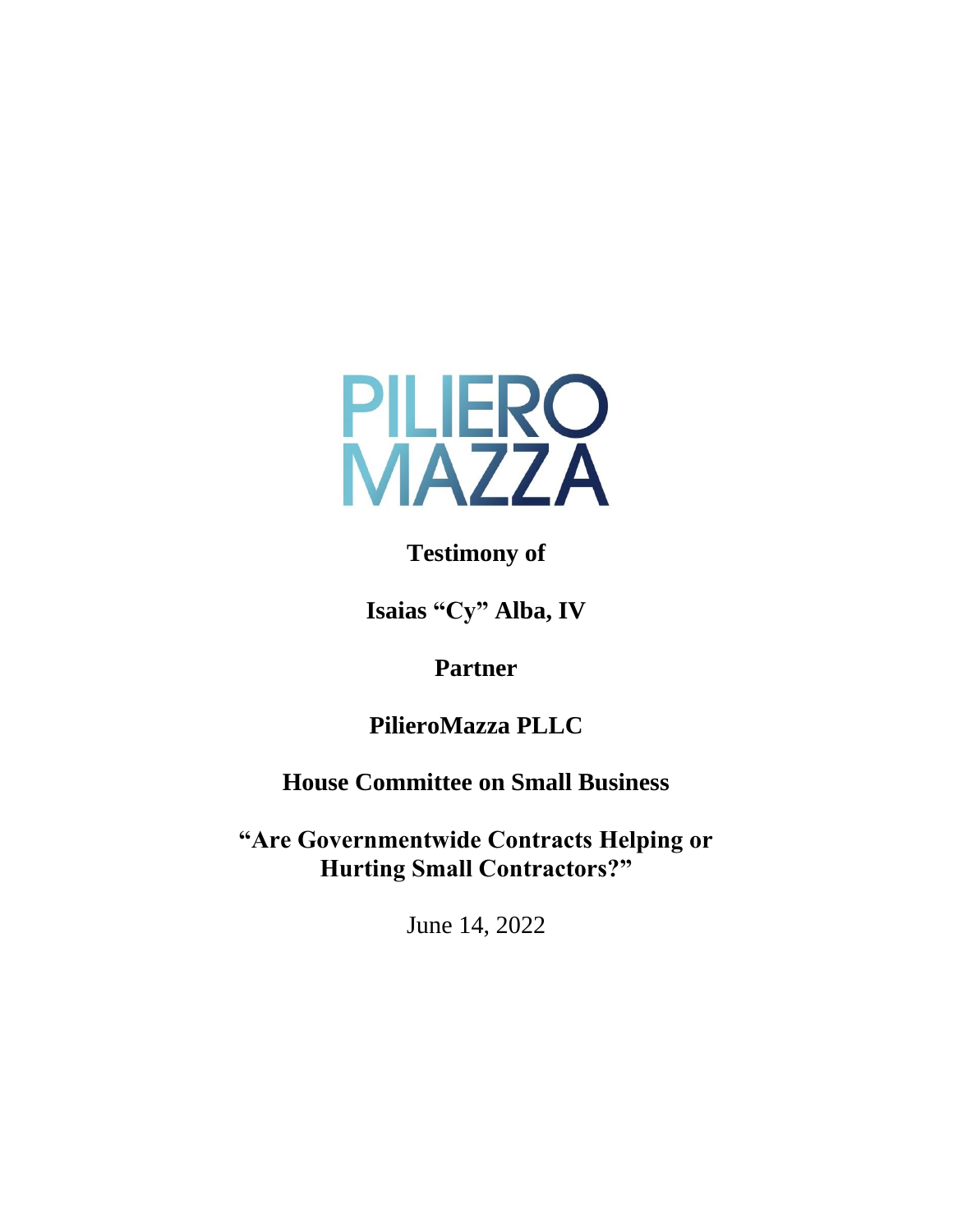Thank you for the opportunity to present the Committee with the following issues and concerns that we have seen over the past few years from our small business clients. My name is Isaias "Cy" Alba, IV, and I am a Partner at PilieroMazza PLLC.

PilieroMazza PLLC is a law firm with a strong national reputation. Located in Washington, DC, Annapolis, MD, and Boulder, CO, our clients operate throughout the United States and around the world spanning virtually all industries. Many of our clients are government contractors, while others are commercial businesses, tribal entities, nonprofit organizations, trade associations, and foreign companies. We work with both small organizations, for which we often function as a virtual in-house counsel, to major enterprises where we work hand-in-hand with the company's general counsel. Now in our fourth decade, PilieroMazza is committed to providing superior, responsive service that consistently exceeds our clients' expectations–because we believe nurturing your business is the key to our success. We accomplish this through sophisticated legal and business guidance in a diverse array of industries and subject matters. Examples of our services include procurement-related protests and litigation; establishing joint ventures, mentor/protégé arrangements, and other corporate transactions; mergers and acquisitions; employee training and handbooks; and internal compliance audits. We also help both experienced and new government contractors navigate the complex regulatory maze before various civilian and defense agencies.

In addition to government contracting, we provide our clients with a full range of legal services including corporate, labor and employment, and litigation matters. In these areas, we routinely assist clients with mergers and acquisitions, internal investigations, business and joint venture formation, employee training, agreements, and handbooks, Service Contract Act and other labor law compliance, and civil litigation, among many other matters. Our clients value their ability to obtain a diverse array of legal guidance from our experienced team of attorneys. We keep our clients abreast of the issues that matter most to them through *[The Weekly Update](https://www.pilieromazza.com/7A2372/weekly-update-newsletter)*, *[client alerts](https://www.pilieromazza.com/7A2372/client-alerts)*, and frequent informational [seminars and webinars.](https://www.pilieromazza.com/7A2372/events) Several times a week, we update our blog, *[The PM Legal Minute Blog](https://www.pilieromazza.com/7A2372/blog)*, which provides trending insights to small and mid-sized businesses. We provide this broad range of services with a focus on results, responsiveness, and cost efficiency. This sets us apart from other law firms and has allowed us to develop and cultivate many long-standing relationships. In fact, many of our clients have been with the firm since its inception. We are also proud members of the Montgomery County Chamber of Commerce GovConNet Council, serving as general counsel, and I am on the board of the Bowie Business Innovation Center – which provides the only  $8(a)$  Accelerator program directly on the campus of a Historically Black College and University – Bowie State – and which recently received a \$3M grant, spearheaded by Senator Cardin and Senator Van Hollen in order to replicate the program nationwide to support the growth of even more 8(a) small businesses.

I greatly appreciate the opportunity to and would be happy to work with the Committee in any way I can to support statutory changes that can better serve the small businesses who make up the foundation of our economy. This is especially true for small business federal contractors, as the federal contracting landscape is difficult to traverse and companies must invest a great deal of time and money into ensuring they are compliant with the myriad of laws and regulations that govern federal contracting and, as a nation, we do not want to lose the small businesses who are knowledgeable about federal contracting and who have already expended the resources to ensure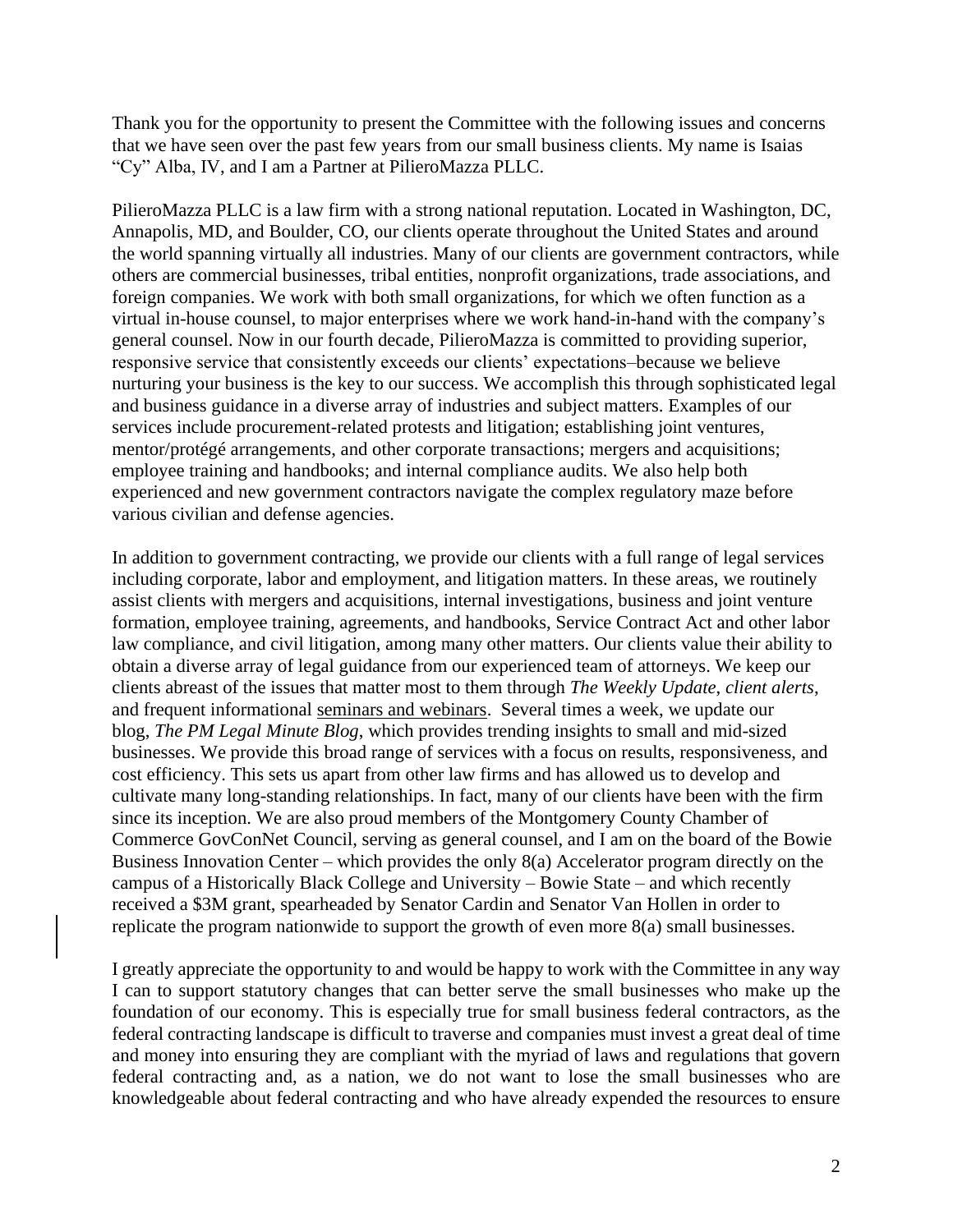compliance. It is very difficult for new companies to enter the federal market and for that reason every small business federal contractor must be protected.

As the mandated use of Best-in-Class ("BiC") contracts and large Governmentwide Acquisition Contracts ("GWAC") has grown, so have the concerns of small business federal contractors who see their work swept up into these large vehicles where the incumbent small business may not even have a spot or where their work is consolidated with multiple other requirements taking it out of reach of the incumbent small business and forcing them to team with other companies or, worse, become a subcontractor where their fate is dictated by a prime contractor who they may have never worked with and do not trust.

In other cases, the incumbent small businesses feel forced in finding a mentor under the Small Business Administration's ("SBA") Mentor-Protégé Program ("MPP") to go after a specific BiC or GWAC even if the mentor has no interest in providing true support for their company outside of merely bidding on a few contracts. It should be noted that under current SBA regulations a small business is only allowed to have two mentors in the life of their company. Thus, if one of the mentor opportunities is thrust upon the small business because of necessity to get on one of the BiC or GWAC vehicles simply to keep their incumbent work, that "burns" one of their two mentorprotégé opportunities for the entire existence of that company. In these situations, the small business is often required to give up a good portion of their work share to have a mentor agree to team with them and, in addition, the mentors may also not provide overall company support the small business would need to grow and develop.

This is further exacerbated by the fact that many of the GWACs and BiC vehicles use a form of "self-scoring," which was established by the General Services Administration ("GSA") as a means to attempt to reduce bid protests, not by making a more fair and equitable procurement but, instead, by trying to game the legal system to make it more difficult for protesters simply trying to protect their rights and require the federal government to follow the law, from having standing under the bid protest rules of the Government Accountability Office ("GAO"). The irony is not lost on many small businesses that the Government "Accountability" Office's own rules are being manipulated by GSA in order to avoid scrutiny or review (i.e., "Accountability") by the agency specifically created to provide oversight of these exact situations through the bid protest process. Even in that task, however, GSA's "self scoring" strategy has failed. These GWACS and BiC contracts are still being protested because the stakes are so incredibly high. I have had clients note that if they miss the opportunity for one of these major vehicles, their entire pipeline could dry up and that it is not unlikely their businesses could cease to exist in a few years. This risk is increased as more agencies terminate current contracts for convenience or refuse to exercise options despite the fact that the contractors are currently performing well, just so they can move their spend to BiCs per their agencys' directives.

These, along with a few other issues noted below, are the key concerns that our small business clients have expressed on numerous occasions—all surrounding the short-sighted decision by agencies to force Category Management and the theoretical cost savings it may bring, without thinking about the serious negative consequences on small businesses and, as a result, our entire industrial base. That said, as also noted below, GWACS and BiC contracts, or really any Indefinite Delivery, Indefinite Quantity ("IDIQ") contract, can be beneficial to small businesses or graduate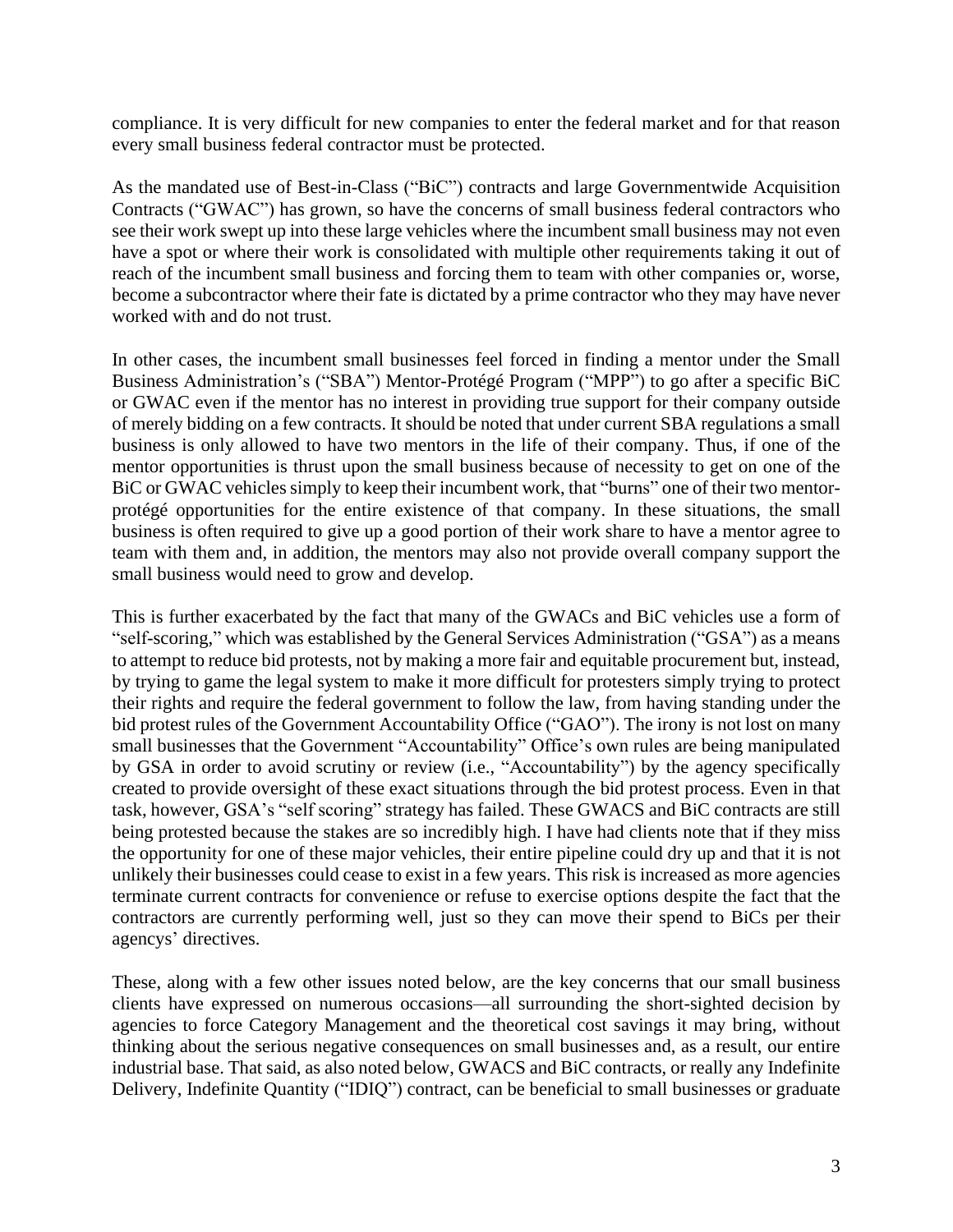to help bridge the gap between small business set-asides and the cutthroat full-and-open procurement space.

## **I. GWACS and IDIQ Contract Vehicles Are an Important Tool for Small Business to Survive Growth into Midsize**

It is well established that small business federal contractors face serious challenges after they "graduate" from their small business status. Under SBA's rules, however, if a firm secures a spot on a multi-year IDIQ or standard contract, the company remains eligible to receive options and orders under such contracts until the company is required to recertify its size and status as the end of each five-year term under a contract with more than a five-year period of performance. Thus, by way of example, if a small business organically (meaning through growth of its own revenues through its own efforts, not via acquisition of other firms) outgrows its size standard one year after securing a spot on a BiC contract, that firm can continue to perform on that contract, and bid and win new task orders, for four more years (until the end of the five-year period under the contract).

This is a critical component of many small businesses' growth strategies and how they plan to bridge the gap between competing only with small businesses and having to go "cold turkey" and start competing with firms multiple times their size. For instance, the size standard attached to some North American Industry Classification System ("NAICS") codes could be \$8M. Once that company's five-year average revenues reaches \$8,000,000.01, they are no longer considered a small business the following year. This means that they are then forced to compete with firms that may have revenues of \$10M, \$10B, or \$100B. There is no differentiation. This obviously creates serious pressures on such firms because they do not have the same economies of scale as larger firms, they cannot afford to lose millions to secure a new customer, they do not have the same level of bid and proposal support, and they simply lack the resources to bid and win the same level of prime contracting opportunities. However, small business GWACS and IDIQ contracts can serve as a bridge to help these firms survive.

Specifically, as noted above, the small businesses who organically grow can still bid and win small business task orders under GWACS and other IDIQ contracts they were awarded until the next recertification period. This means that companies who outgrow their size standards with a few years left on such vehicles, can use that time to invest in management teams, proposal teams, and other resources to give them a fighting chance at survival as they cross into the "Valley of the Shadow of Death" known as the mid-tier. While GWACS and BiC contracts do have major downsides to those on the outside, they can be very beneficial to successful small businesses to ensure they survive to become true competitors in the full-and-open environment where they can continue to contribute to the broadening of the industrial base—the exact purpose of the Small Business Act.

## **II. Mentor-Protégé Relationships Can Be Helpful, But Can Present Challenges when Competing Against Lone Small Businesses**

In addition to the ability for small businesses to survive the struggles of graduation into the midtier through strategic use of GWACS and other IDIQ contracts, the SBA's MPP is also an extremely important tool. The SBA's MPP allows mentor firms to work with small business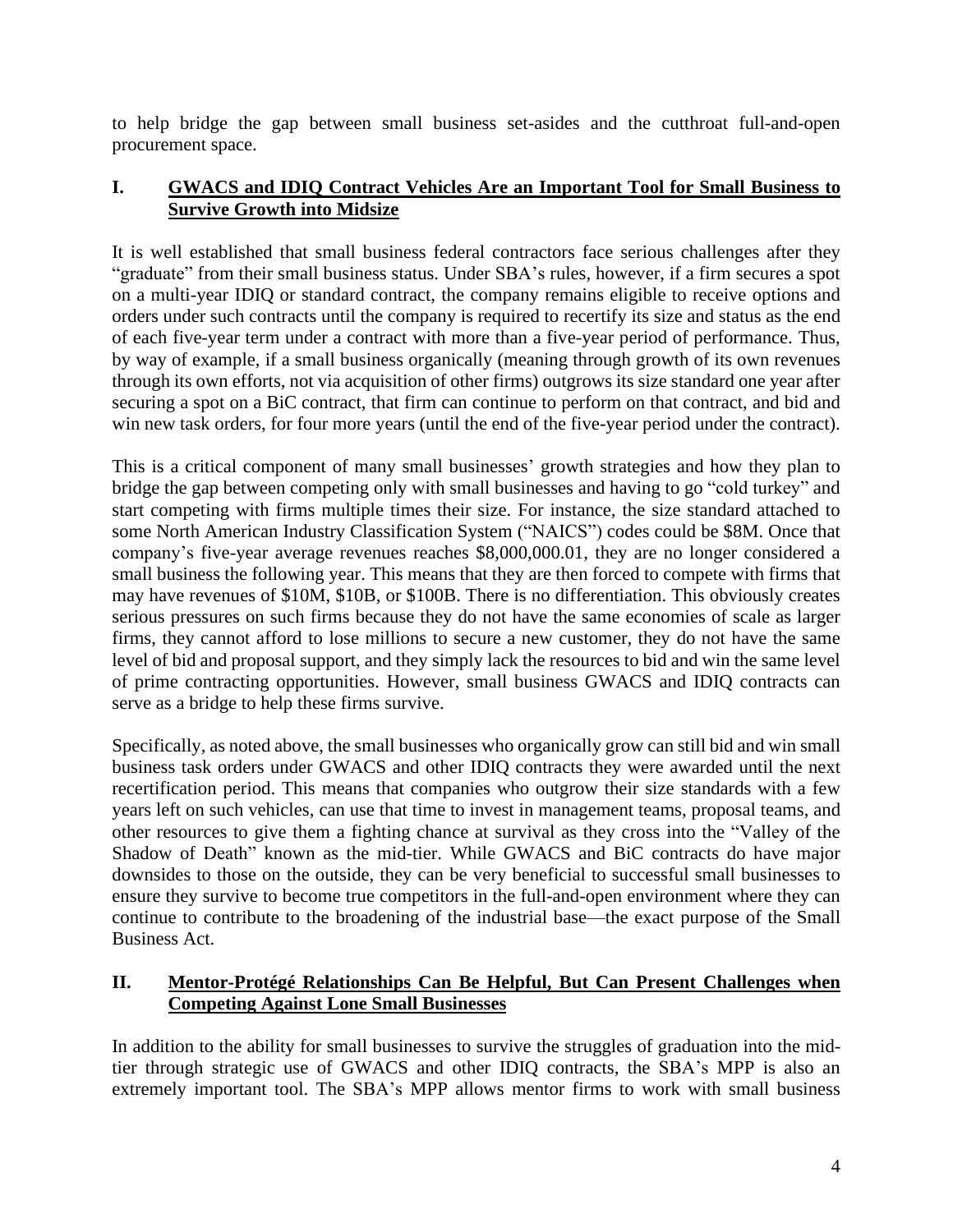protégés to help the protégés grow and develop while allowing the mentor firms' protection from being found affiliated with the protégés (which would, in turn, potentially make the protégé a large business and no longer eligible for set-aside procurements or assistance). For the mentor, it also provides additional access to small business contracts in the form of joint ventures ("JV") to perform the work. JVs are usually reserved for only a group of small businesses, but through the SBA's MPP, large business mentors can be members of JVs and perform up to 60% of the work performed by the JV members themselves.

While, at first, this may seem problematic, this allows for newly "graduated" small businesses to become mentors to nascent small business and still hang on to some of the revenues for their incumbent work. Without this opportunity newly "graduated" small businesses whose incumbent work was up for recompete could lose the opportunity to bid entirely, or be relegated to the role of a subcontractor, which also creates a risk of loss of the work to prime contractors seeking to capture more and work of the workshare over time. So long as the mentors are truly providing the support to the protégé firms that was promised in the Mentor-Protégé Agreement ("MPA"), this helps both the protégé firm to grow and the mentor firms from disintegrating. Again, this helps ensure that "graduating" small businesses are not simply replaced by new small businesses as they die on the vine, while also ensuring that the next generation is able to get a leg up. Both of these goals further broaden and solidify the industrial base, exactly the purpose of the Small Business Act.

That said, the MPP is not without its faults. As the Committee has undoubtedly heard, many small businesses who do not wish to be forced in mentor-protégé relationship may feel the need to do so to compete. This is especially the case when it comes to large IDIQ contracts like GWACS and BiC contracts. In cases where Mentor-Protégé Joint Ventures ("MPJV") are made up of brandnew protégés and very large mentors, that may be the best example of where the non-mentorprotégé small business' frustration is derived. In such cases, the protégé itself may have no experience at all and so it relies entirely on the mega-mentor (say billion-dollar entities). Further the MPJV in this case can use the experience of the mentor performing massive projects that no small business could ever perform, the mentor likely has an approved purchasing system – another item that few, if any, small business could secure, and it provides a host of other advantages. In such cases I can understand the frustration from small businesses but there could be solutions, such as requiring the protégé firm to provide at least one past performance and corporate experience reference, or some percentage of the references, for every GWAC or BiC proposal. That way the protégé must show that it is bringing something to the table other than its status.

Further, perhaps you could have some differentiation between mentor-protégé teams or MPJVs with newly graduated small businesses, or those under a certain size threshold versus mentorprotégé teams with mentors above the threshold. A certain number of awards or a certain percentage could go to the teams with very large mentors versus those with mid-tier mentors. You could also have a specific number of contracts that are reserved for all-small business teams. This way the small businesses who wish to avoid the mentor-protégé relationships could still secure a spot on the GWAC or BiC contract. There are likely many other options or a revamping of the mentor-protégé rules, and this very question may benefit from a Committee being established to evaluate the matter in more detail and make recommendations to SBA about regulatory changes or direct legislative changes to tackle the complex issue.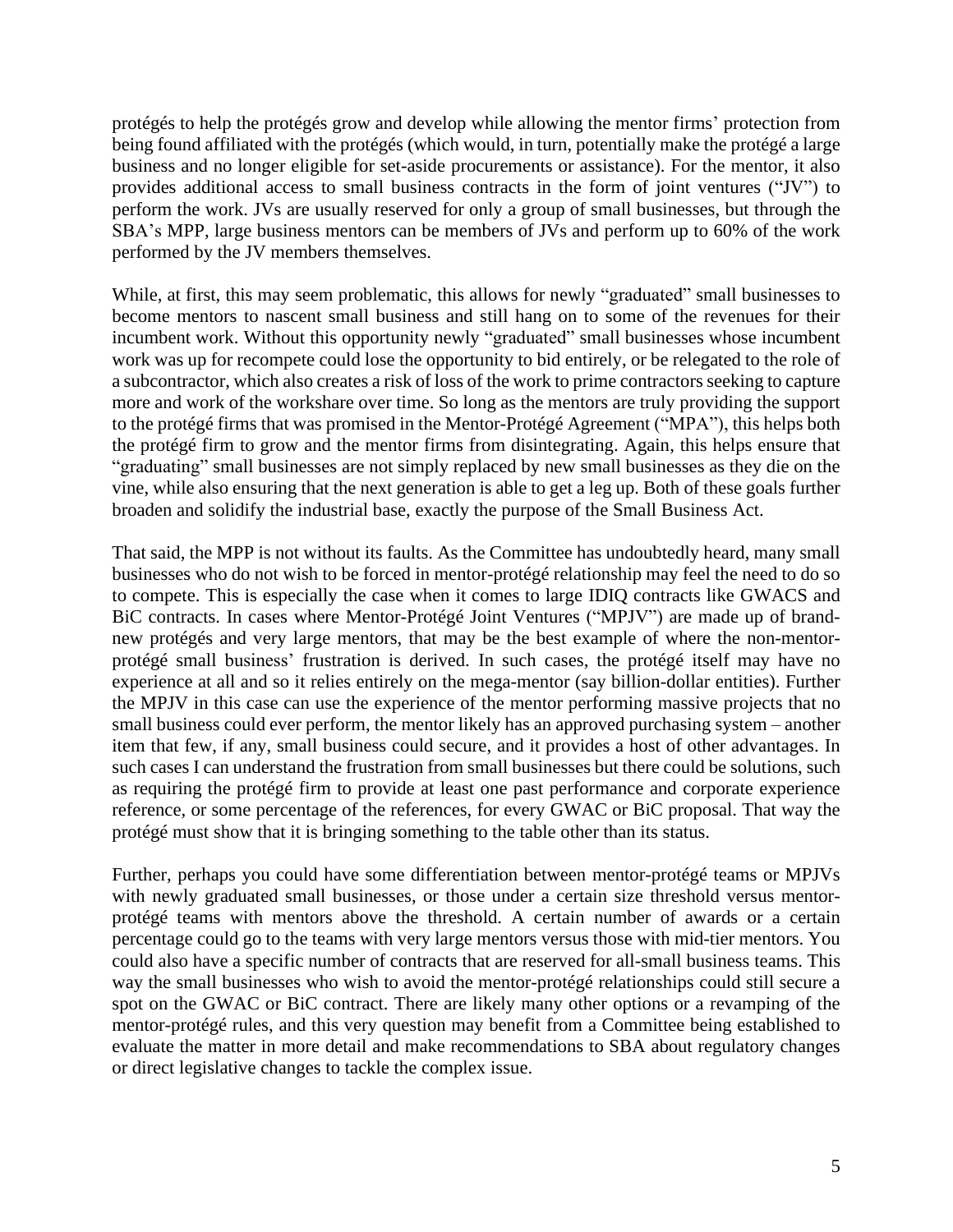## **III. Self-Scoring Systems Fail to Identify the Best Small Businesses Capable of Performing Work on Any Specific Task Order**

Moving into the key problems with GWACS and BiC contracts, the Self-Scoring systems used by many of these procurements is seriously flawed and fails to meaningfully identify the best small businesses to perform work on any given task order to be issued under the contract vehicle.

As an initial matter, the fact awardees are selected by who has the highest number points across the broad spectrum of requirements encourages firmsto cobble together vast teams to simply check the boxes without regard for whether or not the end users—the procuring agencies themselves, will actually get the best contractor to perform the specific, and far more narrow, task order for which they are soliciting to meet the agencies' needs. By way of example, if you created a GWAC or BiC vehicle for "construction services," this may include carpentry, painting, electrical work, plumbing, concrete work, etc. The awardees of this GWAC will be those firms who can satisfactorily show some level of skill or experience in all of these areas. Then, when an agency needs a painter, and due to policies requiring or heavily suggesting the use of BiC contracts, the agency Contracting Officer ("KO") is compelled to issue a task order for paining from only the GWAC holders—essentially general contracting companies. When the award is made it goes to a government contractor who may be "satisfactory" when it comes to painting but may be using builder-grade materials to just get the job done. All the while, the perfect small business who focuses primarily on painting never had a prayer at securing a spot on the GWAC as they just want to be the best painting firm.

In this case, the government agency is forced to work with, potentially, sub-par painters because they were part of an amalgamated team to be able to do everything, at some level, but perhaps not excelling at anything. So by merely focusing on who can amass the most points across a broad spectrum of requirements the self-scoring has the propensity to exclude those firms who are highly specialized and may not want to form JVs or serve as merely subcontractors to more general companies. This does not seem to be the most beneficial use of taxpayer funds. I understand that the self-scoring system may reduce some administrative burden on KOs, reduce the number of proposals, allow for thoughtless exclusion of companies simply by simple mathematical equations, but is that truly how one should be choosing the best painter?

I would submit that in focusing so heavily on reducing administrative burden, the GWAC and BiC self-score protocols have lost sight of making sure that taxpayer dollars are spent not only efficiently, but effectively—to secure the best value for the public. Instead, we now have very large contracts where the government can go and buy a huge variety of goods and services, perhaps with less administrative headache and without having to worry about pesky competition—as Congress supposedly mandated under the Competition in Contracting Act—but at what cost?

GWACS and BiC Contracts should arguably have pools for each and every specific good and service required. Companies should be allowed to bid all or some of the pools, depending on their specific skill sets. Indeed, this is exactly how the GSA Schedule programs already work, so we already have a templated program in place to access both the best company in any given area and reduce burden without having to resort to mindless exclusion of qualified firms using nothing but elementary school math to determine how best to use taxpayer resources.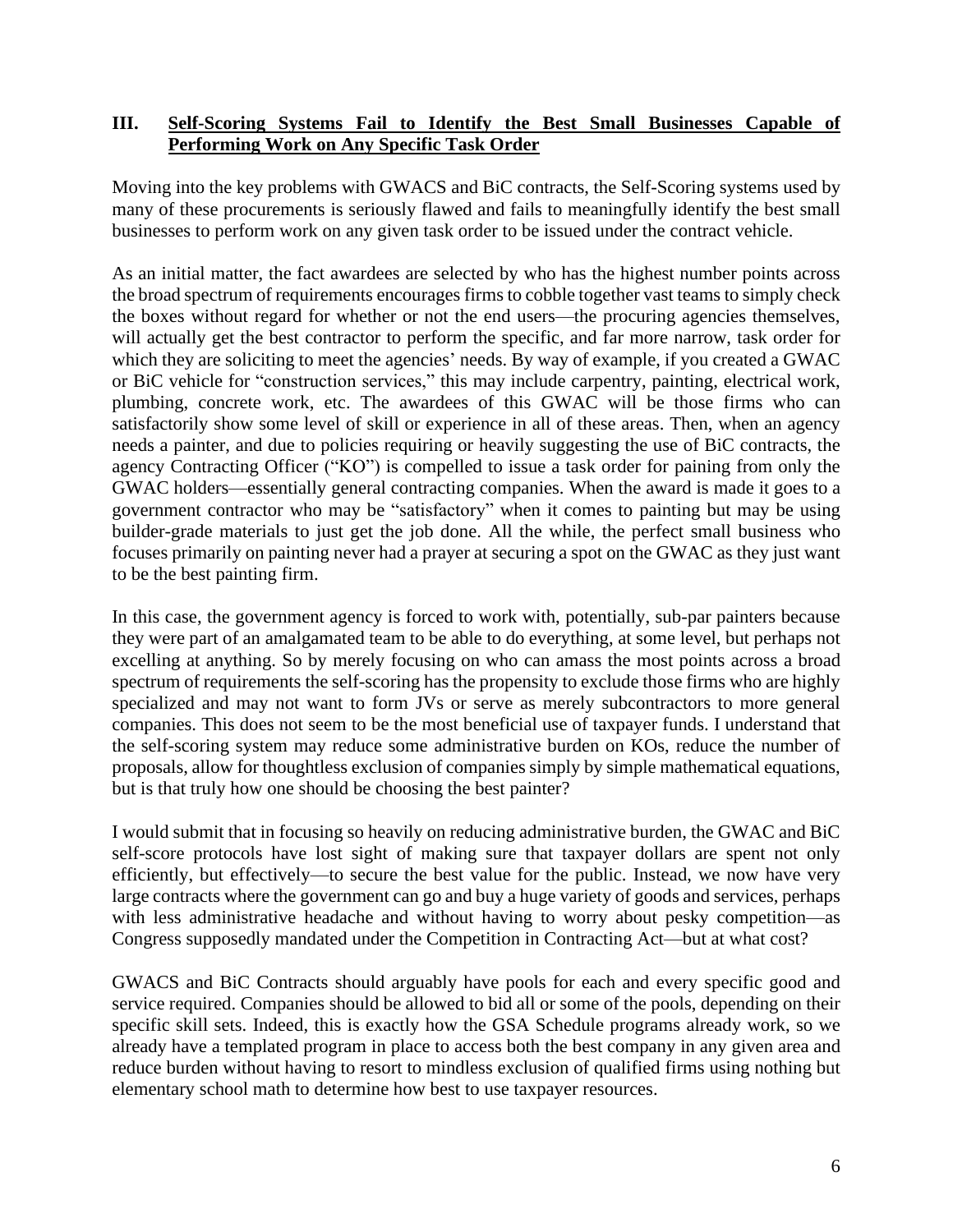## **IV. Other Possible Solutions and Suggestions to Bolster Small Business Participation in Federal Procurements**

Given that GWACS and BiC contracts are not inherently problematic, there are some options that could be employed to have them work better for small businesses:

First, the GWACS and BiC contracts could have more frequent on-ramps, perhaps every year or two. This would allow more small businesses to participate and not lose out on a full five or tenyear vehicle. This would greatly reduce the stress on companies to secure a spot on these large contracts and reduce protests, bid costs for small businesses, and avoid locking-out firms who come into existence mid-period before any on-ramp. It would increase competition on the vehicle, which would increase the value received by the government, and be far more consistent with the mandates in the Competition in Contracting Act. As noted above, protests would likely decrease at the vehicle stage because it would not be as critical to secure a spot at any given time, and the contracts could be perpetual. So instead of having SEWP I, II, III, IV, V, VI, etc. you would only have SEWP, and it would last as long as the government continues to need the goods and services thereunder. Each category could have a specific GWAC, you could still require recertification of size and status every five years, and the companies could easily come on and off of the vehicle ad dictated by the market not arbitrary dates.

Second, prohibit moving requirements that have been set-aside for small businesses outside of a GWAC / BiC / IDIQ contract onto such a contract without performing an impact assessment of how the incumbent contractor and the small business community, generally, would be impacted by the move. Just like when an agency is attempting to remove an 8(a) contract from the 8(a) program, so too should some impact assessment be made when an agency decides to move something out of the general small business competition area and onto a specific vehicle. I cannot count the number of times I have had small business owners beg for help when requirements their companies have performed for sometimes 20 years are suddenly moved onto some IDIQ vehicle that the incumbent contractor does not possess. KOs then tell the small business to "just find someone to team with," ignoring the fact that that may mean giving up 50% or more of the workshare and the employees that company may have employed for decades. Unfortunately, in most cases, little can be done as such a decision is left to the broad discretion of a single person the KO—without care for how it will impact the incumbent, their employees, or the quality of the work. Instead, it is all about minimizing administrative burden for that one person.

Third, it should be made clear that the "Rule of Two" applies to task orders issued under IDIQ contracts under Federal Acquisition Regulation ("FAR") Part 16 as well GSA Schedule Contract task orders under FAR 8.4. Currently, it is the position of most agencies that the "Rule of Two" the rule requiring that anytime two or more small businesses are capable of performing the work at a fair and reasonable price that the requirement must be set-aside for small business participation—does not apply to the decision to issue a task order under IDIQ contracts or GSA Schedules. Thus, I have had cases where a KO has decided to arbitrarily remove a requirement from an incumbent small business and place it on a large business IDIQ (specifically Alliant II Large Business). When we protested that decision the GAO ruled against us stating that the "Rule of Two" does not apply to IDIQ task orders issued under FAR Part 16. Weeks before GAO made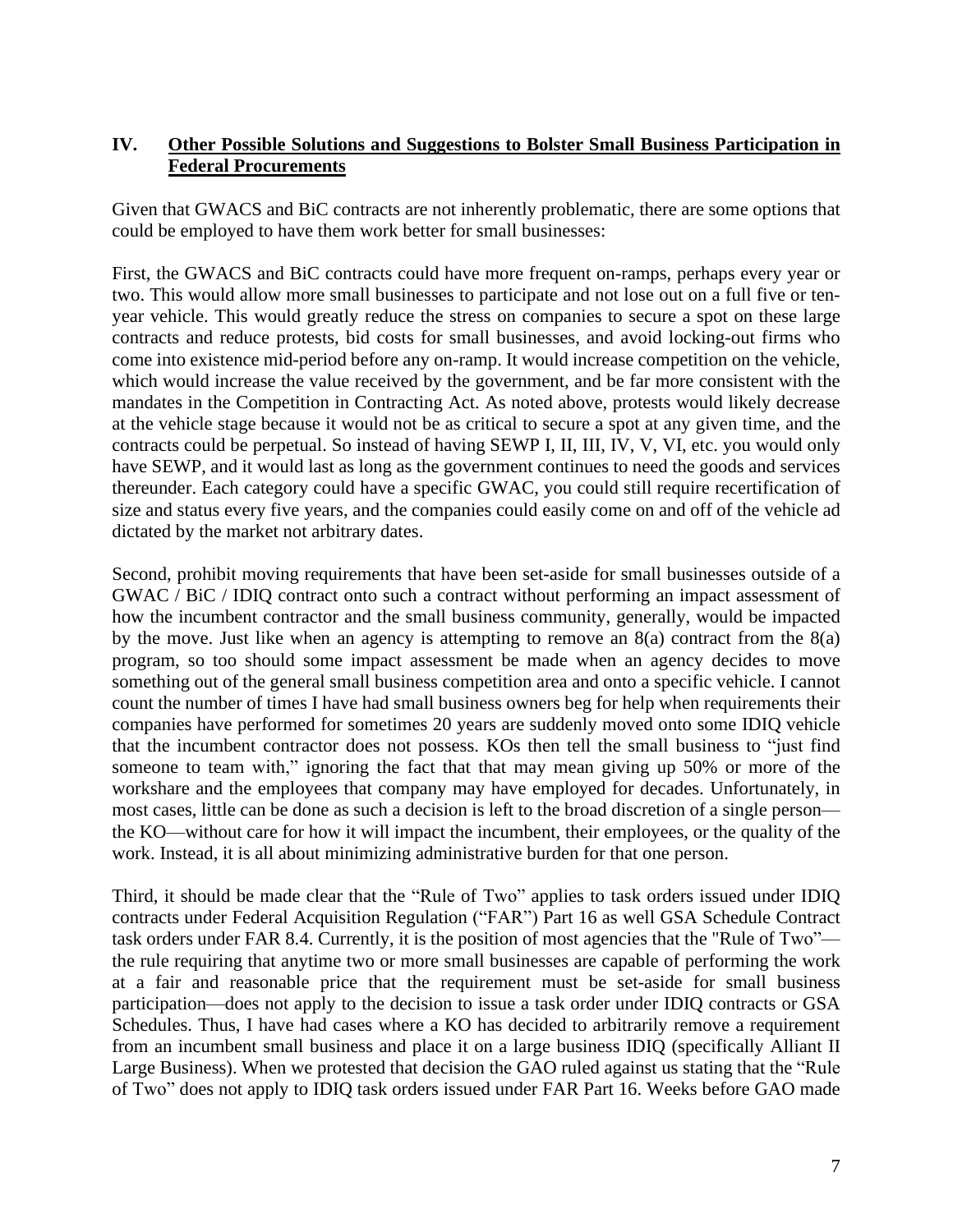this ruling, the U.S. Court of Federal Claims ruled exactly the opposite. Frustrated and without the desire or capability to spend more resources taking the protest to the COFC, the small business lost a multi-million dollar task order to a large business merely due to "Category Management."

I submit that Congress should act to codify the "Rule of Two" and mandate that for any procurement, of any kind, under any authority, agencies must follow the "Rule of Two" and determine whether the procurement should be set-aside for small businesses. Otherwise, KOs will continue to exploit this loophole and harm small businesses while enriching the largest companies.

Fourth, remove KO discretion to seek recertification of small business size or status at the task order level on IDIQ contracts—there should be a single rule governing small business status so that companies bidding on IDIQ contracts can plan and fully evaluate the long-term value of the contract prior to expending hundreds of thousands of dollars on proposal efforts.

Under SBA regulations, small businesses are required to recertify, primarily, any time there is a merger or acquisition, or within 120 days of the end of the fifth year of any long-term contract that lasts longer than five years. This is the general recertification rule. However, the rule has left open the possibility that a KO, at any time and for any reason, can require companies to recertify their size or status for any task order issued under an IDIQ contract. In theory then, a small business could spend hundreds of thousands of dollars on a proposal for a large IDIQ contract, knowing that it will be a small business at time of proposal (the time size is generally determined). This allows a small business to plan when and how to spend its bid and proposal dollars. If a KO is allowed to use their discretion to demand recertification for any or all task orders under an IDIQ contract, that completely upends the cost-benefit analysis the small business offerors perform before bidding on small business IDIQ contracts. This wastes scarce small business resources on worthless procurements all due to the whims of a single individual. This is like having a speed limit which says 65 MPH and then in the fine print notes "unless otherwise determined by a police officer who pulls you over." This type of system is entirely arbitrary and, I submit, flies in the face of the purpose of all good laws and regulations—which is to allow businesses and individuals to understand the bounds of the law and to predict how their behavior will be treated by the law before they take action or spend resources.

To allow KOs to make this determine on a task order-by-task order basis, is simply unreasonable and, in the worst cases, can be used by a KO to pick favorites or knowingly request recertification to disqualify contractors who they may have some personal animus towards without any recourse from the otherwise eligible small businesses. For these reasons, Congress should eliminate this discretion by statue.

Fifth, there could be floors to any task order planned to be issued under a GWAC or BiC contract. For instance, perhaps any procurement with a total anticipated value of less than \$5 or \$10M cannot be solicited using an IDIQ contract vehicle. This would force the government to open the procurement up to additional competition and, at this size, would also make it more likely that the "Rule of Two" would be met and the procurement would be solicited as a small business set-aside.

Sixth, the HUBZone price evaluation preference helps level the playing field for HUBZone firms in full-and-open competition, as well as affords federal agencies greater opportunity to devote